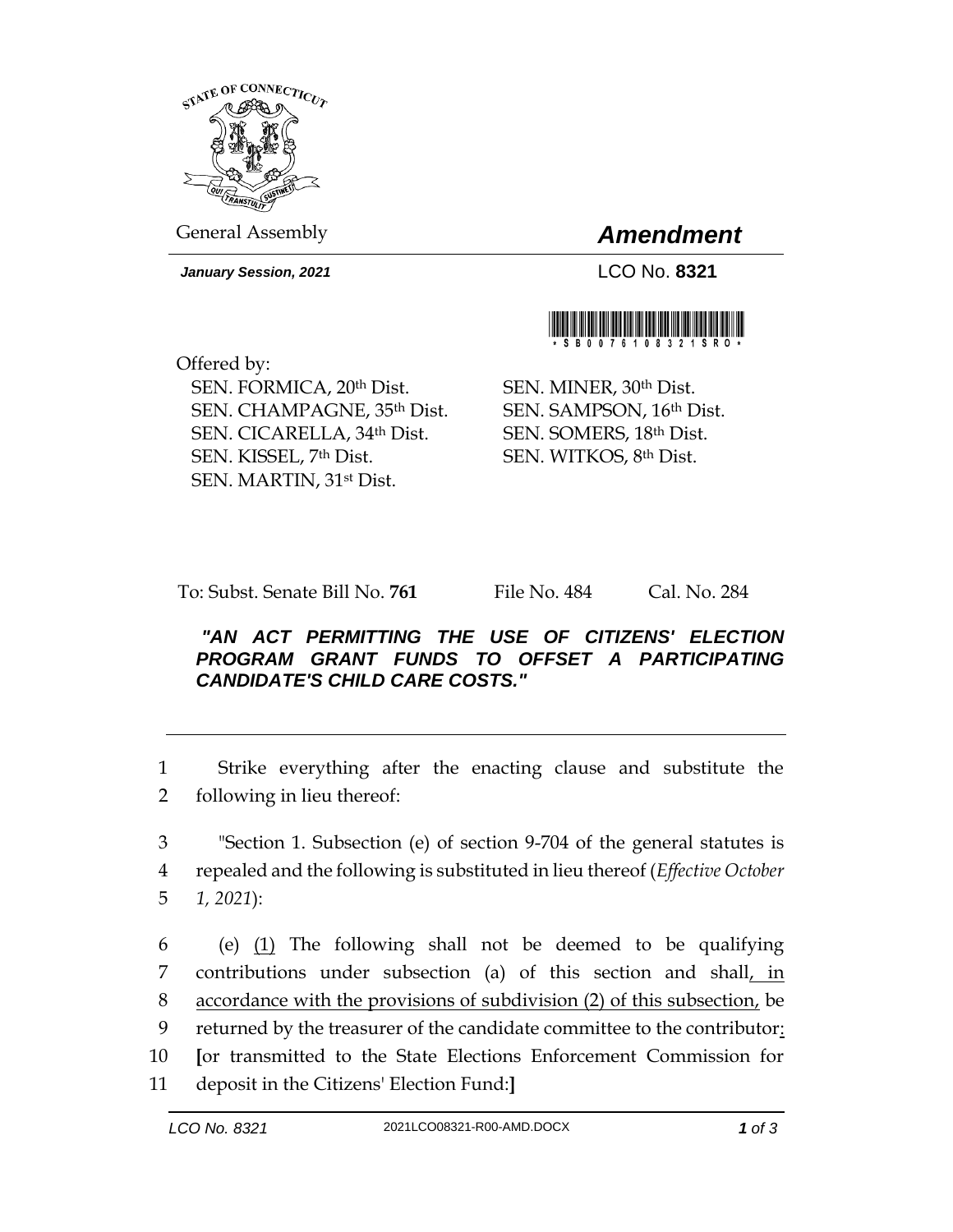| 12 | $[(1)]$ $(A)$ A contribution from a principal of a state contractor or       |  |  |
|----|------------------------------------------------------------------------------|--|--|
| 13 | prospective state contractor;                                                |  |  |
| 14 | $[(2)]$ (B) A contribution of less than five dollars, and a contribution of  |  |  |
| 15 | five dollars or more from an individual who does not provide the full        |  |  |
| 16 | name and complete address of the individual;                                 |  |  |
| 17 | $[(3)]$ (C) A contribution under subdivision (1) or (2) of subsection (a)    |  |  |
| 18 | of this section from an individual who does not reside in the state, in      |  |  |
| 19 | excess of the applicable limit on contributions from out-of-state            |  |  |
| 20 | individuals in subsection (a) of this section; and                           |  |  |
| 21 | $[(4)]$ (D) A contribution made by a youth who is less than twelve years     |  |  |
| 22 | of age.                                                                      |  |  |
| 23 | (2) In the case of a contribution described in subdivision (1) of this       |  |  |
| 24 | subsection submitted by the treasurer of the candidate committee to the      |  |  |
| 25 | State Elections Enforcement Commission as part of an application for a       |  |  |
| 26 | grant under the Citizens' Election Program, which contribution the           |  |  |
| 27 | commission accordingly deems not to be a qualifying contribution,            |  |  |
| 28 | pursuant to subsection (d) of section 9-706, as amended by this act, the     |  |  |
| 29 | treasurer shall refund such contribution to the contributor upon its         |  |  |
| 30 | return to the committee in accordance with said subsection.                  |  |  |
| 31 | Sec. 2. Subsection (d) of section 9-706 of the general statutes is           |  |  |
| 32 | repealed and the following is substituted in lieu thereof (Effective October |  |  |
| 33 | $1, 2021$ :                                                                  |  |  |
| 34 | (d) In accordance with the provisions of subsection $(g)$ of this section,   |  |  |
| 35 | the commission shall review the application [J] and determine whether        |  |  |
| 36 | (1) the candidate committee for the applicant has received the required      |  |  |
| 37 | qualifying contributions, (2) in the case of an application for a grant from |  |  |
| 38 | the fund for a primary campaign, the applicant has met the applicable        |  |  |
| 39 | condition under subsection (a) of this section for applying for such grant   |  |  |
| 40 | and complied with the provisions of subsections (b) and (c) of this          |  |  |
| 41 | section, (3) in the case of an application for a grant from the fund for a   |  |  |
| 42 | general election campaign, the applicant has met the applicable              |  |  |